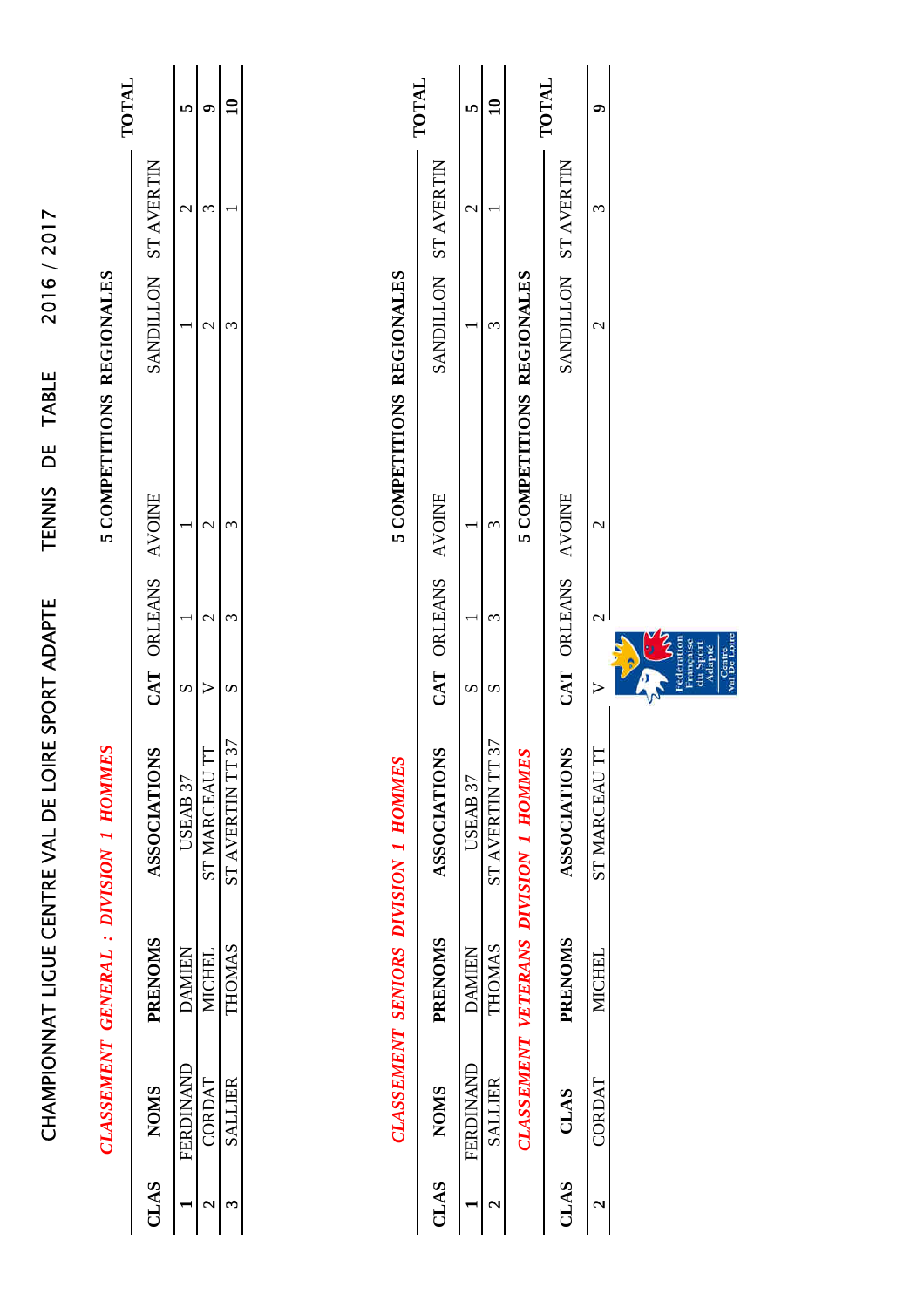|                                        | <b>TOTAL</b>        | r             | $\overline{1}$    | $\overline{20}$  | 26               | 26                  | 27              | 27                  | 33                 | $\mathbf{1}$       | $\boldsymbol{3}$   | $\frac{8}{3}$   | $\frac{1}{4}$     | $\overline{5}$   | 51             | 24              | 55                 | 58               | ತಿ              | $\mathbf{e}$      | $\mathfrak{S}$  | $\mathcal{L}$      | $\mathbf{e}$       |
|----------------------------------------|---------------------|---------------|-------------------|------------------|------------------|---------------------|-----------------|---------------------|--------------------|--------------------|--------------------|-----------------|-------------------|------------------|----------------|-----------------|--------------------|------------------|-----------------|-------------------|-----------------|--------------------|--------------------|
|                                        | <b>ST AVERTIN</b>   |               | ┌                 | 4                | ∞                | $\mathfrak{c}$      | 5               | $\mathbf{\sim}$     | ⌒                  | $\circ$            | $\Xi$              | $\overline{91}$ | $\equiv$          | $\overline{16}$  | $\overline{9}$ | $\overline{16}$ | $\overline{2}$     | $\mathfrak{L}$   | $\overline{6}$  | $\overline{6}$    | 그               | 15                 | $\overline{16}$    |
| 5 COMPETITIONS REGIONALES              | <b>SANDILLON</b>    |               | $\mathbf{\Omega}$ | 4                | Γ                | $\mathfrak{m}$      | $\overline{17}$ | $\overline{17}$     | $\mathbf{v}$       | 13                 | $\circ$            | $\Xi$           | Ō                 | 17               | $\infty$       | $\overline{17}$ | $\overline{10}$    | $\overline{1}$   | $\mathbf{1}$    | $\overline{c}$    | $\overline{16}$ | 15                 | $\overline{17}$    |
|                                        |                     |               |                   |                  |                  |                     |                 |                     |                    |                    |                    |                 |                   |                  |                |                 |                    |                  |                 |                   |                 |                    |                    |
|                                        | <b>AVOINE</b>       | $\epsilon$    | 4                 | n                | $\circ$          | $\overline{6}$      | $\mathcal{C}$   | Γ                   | $\Omega$           | $\infty$           | $\overline{16}$    | $\Box$          | $\overline{16}$   | $\sigma$         | $\overline{2}$ |                 | $\overline{6}$     | $\tilde{1}3$     | $\overline{15}$ | $\overline{6}$    | $\overline{4}$  | $\overline{6}$     | $\overline{16}$    |
|                                        | ORLEANS             | $\mathcal{L}$ | $\circ$           | 冖                | 5                | 4                   | 3               |                     | $\sigma$           | $\vec{a}$          |                    | $\overline{10}$ | 13                | $\infty$         | 15             | $\overline{20}$ | $\overline{17}$    | $\frac{8}{18}$   | $\overline{2}$  | $\frac{6}{1}$     | $\overline{19}$ | $\overline{20}$    | $\overline{20}$    |
|                                        | CAT                 | n             | >                 | S                | S                | S                   | S               | S                   | $\mathcal{D}$      | $\triangleright$   | $\triangleright$   | S               | S                 | $\triangleright$ | >              | S               | >                  | $\triangleright$ | ⋗               | S                 | ⋗               | S                  | ⋗                  |
| CLASSEMENT GENERAL : DIVISION 2 HOMMES | <b>ASSOCIATIONS</b> | COCA45        | LES CEDRES 45     | ST AVERTIN TT 37 | COCA45           | ASSAB <sub>18</sub> | LES CEDRES 45   | HEROS <sub>41</sub> | COCA <sub>45</sub> | APHL <sub>45</sub> | COCA <sub>45</sub> | LES CEDRES 45   | PEP <sub>45</sub> | US SANDILLON     | APHL 45        | USEAB 37        | COCA <sub>45</sub> | ECLAIRCIE41      | APAJH 41        | PEP <sub>45</sub> | ECLAIRCIE41     | COCA <sub>45</sub> | ASAR <sub>45</sub> |
|                                        | PRENOMS             | <b>JEROME</b> | <b>CHRISTOPHE</b> | <b>PATRICE</b>   | <b>ALEXANDRE</b> | <b>NIVATAS</b>      | <b>AURELIEN</b> | <b>REMY</b>         | <b>JONATHAN</b>    | MATHIEU            | <b>NIVATAS</b>     | <b>NIVAINS</b>  | CEDRIC            | <b>FABRICE</b>   | <b>SAADA</b>   | <b>GREGORY</b>  | <b>GUY</b>         | PHILIPPE         | <b>FABRICE</b>  | VINCENT           | <b>XAVIER</b>   | RAPHAEL            | <b>PATRICK</b>     |
|                                        | <b>NOMS</b>         | LE GARREC     | <b>ANGOT</b>      | <b>BLANCHET</b>  | BOITARD          | <b>PETRUS</b>       | VAGNER          | CHAILLOU            | <b>MALNOUE</b>     | <b>MICHEL</b>      | <b>MUELLE</b>      | PORCHER         | PELLIZOTTI        | <b>BLONDEAU</b>  | <b>CHERIF</b>  | LIMOUSIN        | <b>DESHAYES</b>    | <b>CHAUX</b>     | <b>IOST</b>     | LELU              | <b>PARENT</b>   | PERONNO            | <b>DUCHENE</b>     |
|                                        | CLAS                |               | N                 | ొ                | 4                | 4                   | €               | ∘                   | ∞                  | 0                  | $\mathbf{a}$       |                 | $\overline{12}$   | $\mathbf{13}$    | $\vec{a}$      | 15              | $\mathbf{a}$       | 17               | $\frac{8}{18}$  | $\frac{8}{10}$    | $\mathbf{S}$    | $\overline{z}$     | 22                 |

CHAMPIONNAT LIGUE CENTRE VAL DE LOIRE SPORT ADAPTE TENNIS DE TABLE 2016/2017

CHAMPIONNAT LIGUE CENTRE VAL DE LOIRE SPORT ADAPTE

2016/2017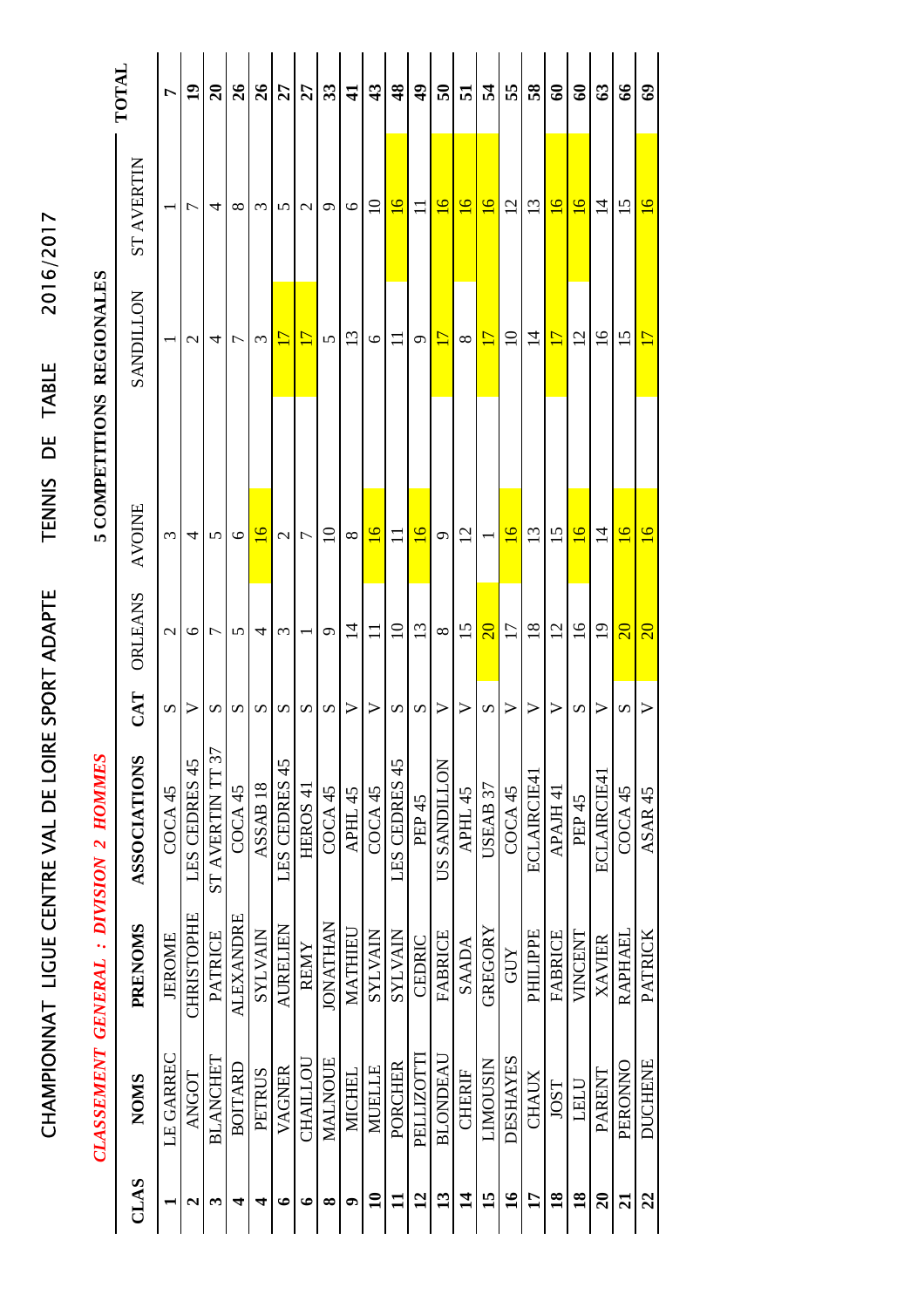|                                      |                           | TOTAL               | L                  | $\overline{a}$   | 26                 | 26                      | 27              | 27                    | 33              | $\frac{8}{3}$            | $\frac{6}{4}$     | 24              | $\mathbf{S}$      | $\mathcal{S}$      |                                       | TOTAL               | $\overline{1}$    | $\mathbf{\Xi}$           | $\boldsymbol{\mathcal{L}}$ | ິຈິ             | 51              | 55              | 58              | ತಿ                      | $\boldsymbol{\mathcal{S}}$ | ತಿ                      |
|--------------------------------------|---------------------------|---------------------|--------------------|------------------|--------------------|-------------------------|-----------------|-----------------------|-----------------|--------------------------|-------------------|-----------------|-------------------|--------------------|---------------------------------------|---------------------|-------------------|--------------------------|----------------------------|-----------------|-----------------|-----------------|-----------------|-------------------------|----------------------------|-------------------------|
| 2016/2017                            |                           | <b>ST AVERTIN</b>   |                    | 4                | ∞                  | $\mathfrak{c}$          | 5               | $\mathbf 2$           | C               | $\overline{6}$           |                   | $\overline{91}$ | $\overline{91}$   | 15                 |                                       | <b>ST AVERTIN</b>   | ٣                 | $\circ$                  | $\supseteq$                | $\overline{6}$  | $\overline{91}$ | $\overline{2}$  | $\overline{13}$ | $\overline{9}$          | $\vec{a}$                  | $\overline{6}$          |
|                                      | <b>REGIONALES</b>         | <b>SANDILLON</b>    |                    | 4                | ᡕ                  | 3                       | $\overline{17}$ | $\mathbf{L}$          | 5               |                          | Ó                 | $\overline{17}$ | 12                | 15                 | <b>REGIONALES</b>                     | NOTIUNVS            | $\mathcal{C}$     | $\overline{\mathcal{C}}$ | 6                          | Ľ               | $\infty$        | $\supseteq$     | $\vec{v}$       | $\overline{\mathbb{L}}$ | $\overline{16}$            | $\overline{\mathbb{L}}$ |
| <b>TABLE</b><br>ЪE                   | 5 COMPETITIONS            |                     |                    |                  |                    |                         |                 |                       |                 |                          |                   |                 |                   |                    | 5 COMPETITIONS                        |                     |                   |                          |                            |                 |                 |                 |                 |                         |                            |                         |
| <b>TENNIS</b>                        |                           | AVOINE              | Σ                  | 5                | ৩                  | $\overline{\mathsf{c}}$ | $\mathcal{L}$   | 7                     | $\Xi$           | $\overline{\phantom{0}}$ | $\overline{16}$   |                 | $\overline{16}$   | $\overline{16}$    |                                       | <b>AVOINE</b>       | 4                 | $\infty$                 | $\overline{6}$             | $\sigma$        | $\overline{c}$  | $\overline{6}$  | 13              | $\overline{15}$         | $\vec{a}$                  | $\overline{16}$         |
| SPORT ADAPTE                         |                           | ORLEANS             | $\mathcal{C}$      | ┌                | 5                  | 4                       | Σ               |                       | Ō               | $\Omega$                 | 13                | $\overline{20}$ | $\overline{16}$   | $\overline{20}$    |                                       | ORLEANS             | $\circ$           | 그                        |                            | $\infty$        | 15              | 17              | $\frac{8}{18}$  | $\overline{2}$          | $\overline{19}$            | $\overline{20}$         |
| Щ                                    |                           | $\mathbf{CAT}$      | S                  | S                | n                  | S                       | S               | $\boldsymbol{\Omega}$ | S               | S                        | S                 | S               | S                 | S                  |                                       | CAT                 | ➢                 |                          | $\triangleright$           | ➢               | ➢               | ⋗               | >               | ➢                       |                            |                         |
| CHAMPIONNAT LIGUE CENTRE VAL DE LOIR | SENIORS DIVISION 2 HOMMES | <b>ASSOCIATIONS</b> | COCA <sub>45</sub> | ST AVERTIN TT 37 | COCA <sub>45</sub> | ASSAB <sub>18</sub>     | LES CEDRES 45   | HEROS <sub>4</sub>    | COCA45          | LES CEDRES 45            | PEP <sub>45</sub> | USEAB 37        | PEP <sub>45</sub> | COCA <sub>45</sub> | CLASSEMENT VETERANS DIVISION 2 HOMMES | <b>ASSOCIATIONS</b> | LES CEDRES 45     | APHL 45                  | COCA <sub>45</sub>         | US SANDILLON    | APHL 45         | COCA45          | ECLAIRCIE41     | APAJH 41                | ECLAIRCIE41                | ASAR 45                 |
|                                      |                           | PRENOMS             | <b>JEROME</b>      | <b>PATRICE</b>   | <b>ALEXANDRE</b>   | <b>NIVATAS</b>          | <b>AURELIEN</b> | <b>REMY</b>           | <b>IONATHAN</b> | <b>NIVATAS</b>           | CEDRIC            | GREGORY         | VINCENT           | <b>RAPHAEL</b>     |                                       | <b>PRENOMS</b>      | <b>CHRISTOPHE</b> | MATHIEU                  | <b>NIVAINS</b>             | <b>FABRICE</b>  | <b>SAADA</b>    | GUY             | <b>PHILIPPE</b> | FABRICE                 | <b>XAVIER</b>              | PATRICK                 |
|                                      | <b>CLASSEMENT</b>         | <b>NOMS</b>         | LE GARREC          | <b>BLANCHET</b>  | <b>BOITARD</b>     | PETRUS                  | VAGNER          | <b>CHAILLOL</b>       | MALNOUE         | PORCHER                  | PELLIZOTTI        | LIMOUSIN        | LELU              | PERONNO            |                                       | <b>NOMS</b>         | <b>ANGOT</b>      | <b>MICHEI</b>            | MUELLE                     | <b>BLONDEAL</b> | <b>CHERIF</b>   | <b>DESHAYES</b> | <b>CHAUX</b>    | JOST                    | PARENT                     | <b>DUCHENE</b>          |
|                                      |                           | CLAS                |                    | 2                | 3                  | ω                       | 5               | S                     | Ļ               | ∞                        | ۵                 | $\mathbf{10}$   | $\mathbf{u}$      | $\overline{12}$    |                                       | CLAS                |                   | $\mathbf{\mathsf{a}}$    | 3                          | 4               | n               | $\bullet$       | Ļ               | ∞                       | ۹                          | $\mathbf{10}$           |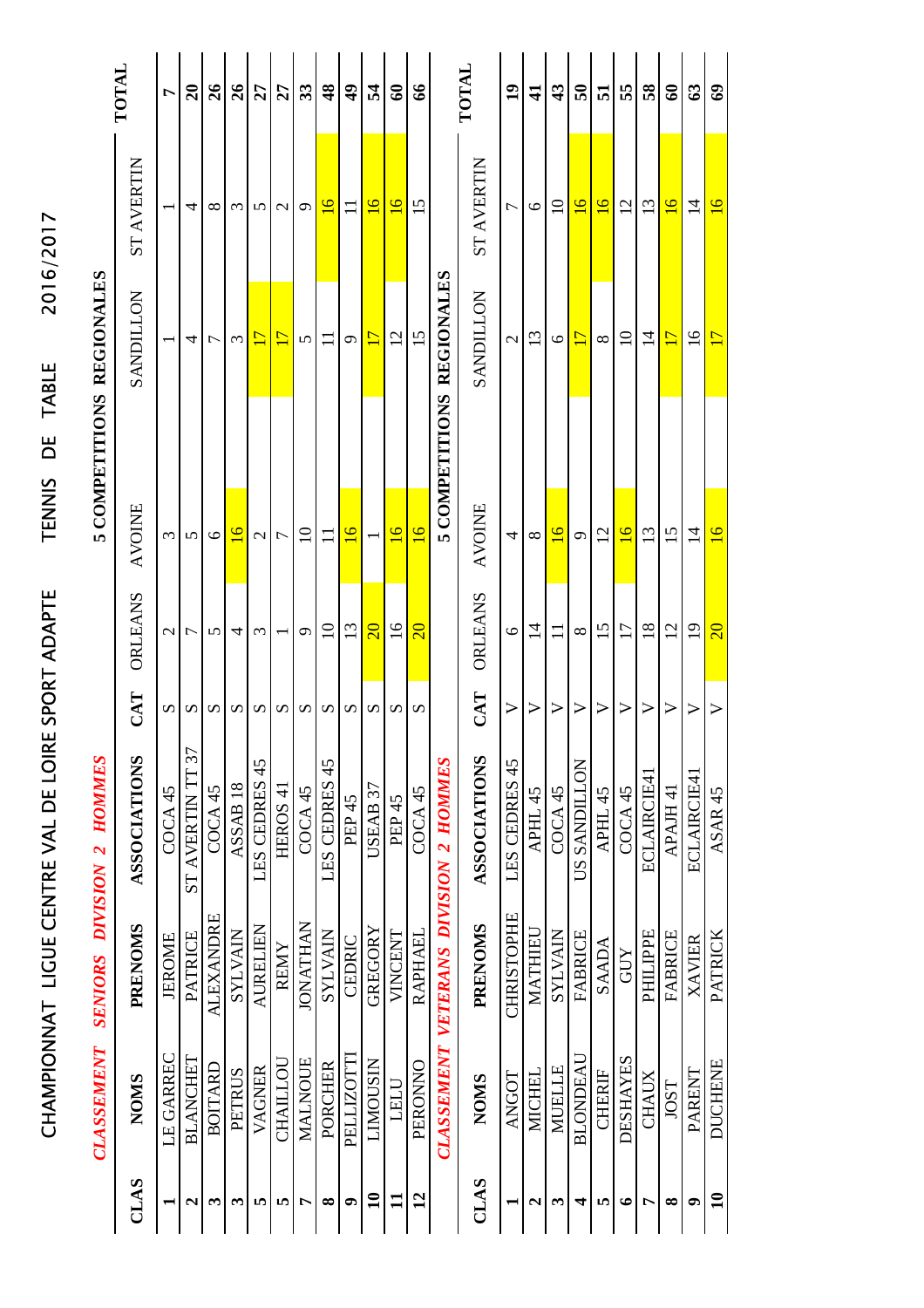|                                               | TOTAL                   | 4                   | $\mathbf{1}$      | $\mathbf{17}$ | $\overline{z}$ | $\frac{26}{5}$ | 33          | रु       | 35                 | 36                          | $\frac{4}{4}$          | $\mathbf{f}$                   | 51                      | 55                      | 95             | $\mathbf{95}$           | $\mathcal{O}$   | 65              | $\boldsymbol{\mathcal{S}}$ | $\mathcal{L}$              | 73                      | 74                           | 74                           |
|-----------------------------------------------|-------------------------|---------------------|-------------------|---------------|----------------|----------------|-------------|----------|--------------------|-----------------------------|------------------------|--------------------------------|-------------------------|-------------------------|----------------|-------------------------|-----------------|-----------------|----------------------------|----------------------------|-------------------------|------------------------------|------------------------------|
|                                               | <b>ST AVERTIN</b>       |                     | $\mathcal{L}$     | 4             | n              | $\epsilon$     | $\circ$     | ∞        | ç                  | 7                           | $\overline{17}$        | Ξ                              | $\overline{\mathbb{S}}$ | $\overline{\mathbf{S}}$ | 15             | 12                      | $\overline{13}$ | $\overline{19}$ | $\frac{8}{18}$             | $\overline{16}$            | $\overline{\mathbf{S}}$ | $\overline{\mathbf{S}}$      | $\overline{\mathbf{S}}$      |
| 5 COMPETITIONS REGIONALES                     | <b>SANDILLON</b>        |                     | $\mathbf{\Omega}$ | 5             | 4              | $\overline{9}$ | Γ           | $\Xi$    | Ó                  | $\omega$                    | ∞                      | $\mathfrak{S}$                 | $\circ$                 | $\overline{9}$          | $\overline{4}$ |                         | $\overline{17}$ | $\overline{2}$  | $\frac{8}{18}$             | 15                         | $\overline{9}$          | $\overline{9}$               | $\overline{16}$              |
|                                               |                         |                     |                   |               |                |                |             |          |                    |                             |                        |                                |                         |                         |                |                         |                 |                 |                            |                            |                         |                              |                              |
|                                               | <b>AVOINE</b>           |                     | $\overline{ }$    | 4             | $\epsilon$     | $\mathcal{C}$  | $\supseteq$ | ∞        | $\circ$            | 5                           | 13                     | Ξ                              | $\overline{\mathbf{S}}$ | G                       | 12             | $\overline{\mathbf{S}}$ | $\vec{v}$       | $\Box$          | $\overline{0}$             | $\overline{18}$            | $\overline{\mathbf{S}}$ | 15                           | $\overline{1}$               |
|                                               | ORLEANS                 |                     | $\epsilon$        | 4             | ᡋ              | $\mathcal{C}$  | $\Omega$    | $\infty$ | $\Box$             | $\overline{\mathbf{c}}$     | $\circ$                | $\overline{c}$                 | 5                       | Γ                       | 15             | 13                      | $\frac{8}{18}$  | $\overline{17}$ | $\overline{16}$            | $\overline{21}$            | $\overline{4}$          | $\Omega$                     | $\overline{19}$              |
|                                               | CAT                     | S                   | S                 | S             | S              | S              | S           | S        | $\mathcal{D}$      |                             | S                      | S                              | $\Omega$                | S                       | S              | $\boldsymbol{\Omega}$   | S               | S               | S                          | $\boldsymbol{\mathcal{D}}$ | S                       | S                            | S                            |
| CLASSEMENT GENERAL : DIVISION 3 SENIOR HOMMES | <b>ONS</b><br>ASSOCIATI | ASSAB <sub>18</sub> | ECLAIRCIE41       | COCA45        | COCA 45        | COCA45         | APHL 45     | COCA45   | ASAR <sub>45</sub> | $\Box$<br><b>ST AVERTIN</b> | Š<br><b>US SANDILI</b> | $\infty$<br>ASSAB <sub>1</sub> | PEP 45                  | 45<br>LES CEDRES        | COCA45         | COCA 45                 | ξ<br>US SANDILI | COCA 45         | 45<br>LES CEDRES           | APAJH 4                    | COCA 45                 | $\frac{45}{5}$<br>LES CEDRES | $\frac{45}{5}$<br>LES CEDRES |
|                                               | <b>PRENOMS</b>          | <b>OLIVIER</b>      | LEON              | <b>JULIEN</b> | <b>JEREMY</b>  | ROMUALD        | DIMITRI     | YANNICK  | JULIEN             | FELIX                       | <b>BRUNO</b>           | VALENTIN                       | <b>NICOLAS</b>          | <b>DENIS</b>            | CEDRIC         | ARNAUD                  | FARID           | <b>AURELIEN</b> | <b>SEBASTIEN</b>           | <b>XAVIER</b>              | FABIEN                  | ROMAIN                       | <b>NICOLAS</b>               |
|                                               | <b>NOMS</b>             | THOMAS              | MALBRUN           | DE LOOZ       | <b>MARIGNY</b> | FORMONT        | LEGRAND     | POULAIN  | <b>BONVALET</b>    | BOUVERET                    | BARRAULT               | LAUVERGEAT                     | <b>JUDEAUX</b>          | <b>DUBOIS</b>           | <b>ALVES</b>   | LEFEVRE                 | BEN AOUDA       | BORDEREAU       | <b>ALBINO</b>              | <b>BAILLOUX</b>            | <b>BOULOGNE</b>         | <b>CHARTIER</b>              | <b>NILLOT</b>                |
|                                               | CLAS                    |                     | $\mathbf{a}$      | ొ             |                | ın             | ی           |          | ∞                  | σ                           | $\mathbf{u}$           | □                              | $\overline{a}$          | $\mathbf{C}$            | $\vec{a}$      | $\vec{a}$               | $\mathbf{S}$    | 17              | $\overline{\mathbf{8}}$    | $\overline{19}$            | $\overline{20}$         | ត                            | $\overline{z}$               |

**CHIAMPIONNAT LICUE CENTRE VAL DE LOIRE SPORT ADAPTE TENNIS DE TABLE 2016/2017**

CHIAMPIONNAT LICUE CENTRE VAL DE LOIRE SPORT ADAPTE

2016/2017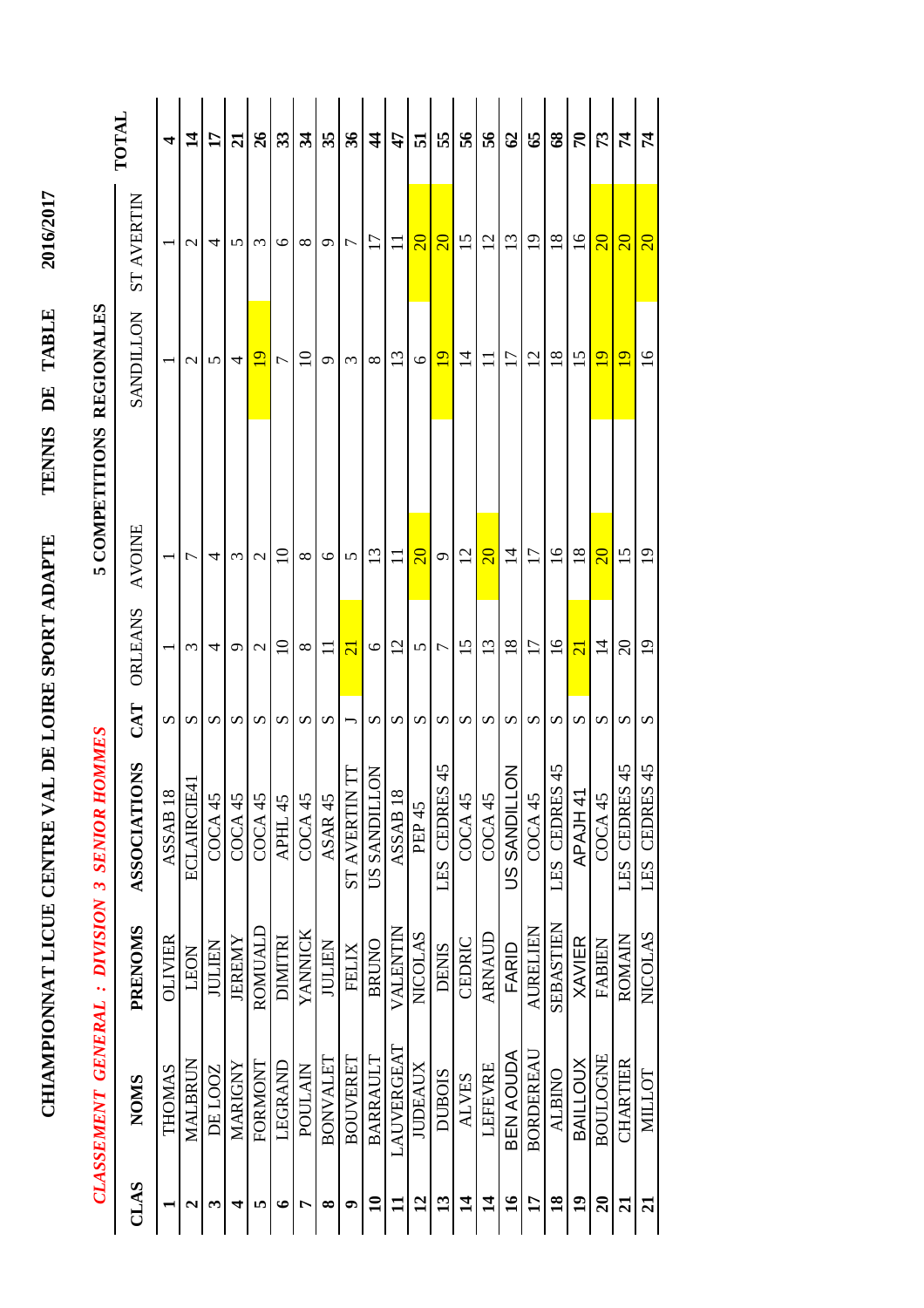|                                         | TOTAL                          | $\bullet$          | 15               | $\mathbf{1}$      | 20               | $\overline{29}$  | $\overline{\mathbf{30}}$     | 32                 | 36                | $\mathbf{1}$     | 42                                                                                                         | $\boldsymbol{3}$ | 51                 | $\overline{\mathbf{58}}$            | 63                    | 65               | $\mathbf{r}$     | 73                                              | 74                      | 75                 | 77              | 78                 | 84                | 84                                    | 78                | 78               | 93              |
|-----------------------------------------|--------------------------------|--------------------|------------------|-------------------|------------------|------------------|------------------------------|--------------------|-------------------|------------------|------------------------------------------------------------------------------------------------------------|------------------|--------------------|-------------------------------------|-----------------------|------------------|------------------|-------------------------------------------------|-------------------------|--------------------|-----------------|--------------------|-------------------|---------------------------------------|-------------------|------------------|-----------------|
|                                         | <b>ST AVERTIN</b>              | 6                  | 4                | ᡋ                 | $\epsilon$       | $\mathcal{C}$    | $\overline{ }$               |                    | 13                | $\Box$           | $\infty$                                                                                                   | $\overline{17}$  | $\overline{10}$    | $\overline{19}$                     | $\Omega$              | $\frac{6}{1}$    | 15               | $\overline{21}$                                 | 22                      | 26                 | $\overline{26}$ | 25                 | $\overline{26}$   | 23                                    | $\overline{26}$   | $\overline{24}$  | $\overline{26}$ |
| 5 COMPETITIONS REGIONALES               | <b>SANDILLON</b>               |                    | $\sigma$         | ξ                 | $\overline{ }$   | $\mathcal{L}$    | $\sigma$                     | 4                  | $\circ$           | $\Box$           | $\overline{10}$                                                                                            | $\infty$         | $\mathfrak{L}$     | 15                                  | $\overline{2}$        | $\overline{17}$  | $\overline{4}$   | $\overline{1}$                                  | $\overline{\mathbb{Z}}$ | $\overline{18}$    | 22              | $\overline{16}$    | 22                | $\overline{\Omega}$                   | $\overline{22}$   | $\Omega$         | $\overline{22}$ |
|                                         |                                |                    |                  |                   |                  |                  |                              |                    |                   |                  |                                                                                                            |                  |                    |                                     |                       |                  |                  |                                                 |                         |                    |                 |                    |                   |                                       |                   |                  |                 |
|                                         | <b>AVOINE</b>                  |                    | $\mathcal{L}$    | $\mathfrak{c}$    | 4                | $\overline{2}$   | $\overline{ }$               | $\overline{2}$     | ${}^{\circ}$      | $\sigma$         | $\Box$                                                                                                     | $\Omega$         | 5                  | 12                                  | 15                    | $\overline{4}$   | $\overline{2}$   | $\frac{8}{18}$                                  | $\overline{1}$          | $\overline{17}$    | $\circ$         | $\overline{16}$    | 13                | $\Omega$                              | $\overline{2}$    | $\overline{c}$   | $\overline{2}$  |
|                                         | <b>ORLEANS</b>                 |                    | 4                | $\mathbf{\Omega}$ | $\circ$          | $\epsilon$       | 7                            | 5                  | $\sigma$          | $\overline{10}$  | 13                                                                                                         | $\infty$         | 23                 | 12                                  | $\overline{16}$       | $\overline{18}$  | $\overline{19}$  | 15                                              |                         | $\overline{1}$     | 23              | $\overline{c}$     | 23                | $\Omega$                              | 17                | 22               | 23              |
|                                         | CAT                            | $\triangleright$   | $\triangleright$ | $\triangleright$  | $\triangleright$ | $\triangleright$ | $\triangleright$             | $\triangleright$   | $\triangleright$  | $\triangleright$ | $\triangleright$                                                                                           | $\triangleright$ | $\triangleright$   | $\triangleright$                    | $\blacktriangleright$ | $\triangleright$ | $\triangleright$ | $\triangleright$                                | >                       | $\triangleright$   | ➢               | $\triangleright$   | >                 | $\triangleright$                      | >                 | $\triangleright$ | ⋗               |
| <b>HOMMES</b>                           | <b>TONS</b><br><b>ASSOCIAT</b> | 37<br><b>USEAB</b> | COCA45           | 45<br>LES CEDRES  | C OCA 45         |                  | 45<br>PEP 45<br>LES CEDRES 4 |                    | PEP 45<br>APHL 45 | 45               | $\frac{\text{LES} \hspace{0.1cm} \text{CEDRES} \hspace{0.1cm} \text{LBS}}{\text{USEAB} \hspace{0.1cm} 37}$ | 45<br>LES CEDRES | APHL <sub>45</sub> | JSEAB 37<br>APHL 45<br><b>USEAB</b> |                       | 45               | LES CEDRES       | $\frac{\overline{\text{AFH1}}}{\text{COCA}}$ 45 |                         | LES CEDRES 45      | LE PERCHE       | LES CEDRES 45      | LE PERCHE         | 45<br>S CEDRES<br>APHL 45<br>LES CEDR |                   | 45<br>LES CEDRES |                 |
| CLASSEMENT GENERAL : DIVISION 3 VETERAN | <b>PRENOMS</b>                 | <b>JEAN-NOEL</b>   | SEBASTIEN        | <b>JOEL</b>       | CLAUDE           | <b>GILLES</b>    | <b>JEAN-MICHEL</b>           | <b>JEAN-MICHEL</b> | VINCENT           | FREDERIC         | LOUIS                                                                                                      | SEBASTIEN        | STEPHANE           | <b>JEAN-LUC</b>                     | <b>JACKY</b>          | <b>DOMINIQUE</b> | <b>HERVE</b>     | FRANCK                                          | <b>PATRICK</b>          | <b>JEAN-PIERRE</b> | <b>DIDIER</b>   | <b>JEAN-PIERRE</b> | <b>CHRISTOPHE</b> | ROLLAND                               | <b>CHRISTOPHE</b> | LAURENT          | <b>PASCAL</b>   |
|                                         | <b>NOMS</b>                    | JEGADEN            | BILLOT           | GOURCILLEAU       | DELERAT          | MARIA            | MARLET                       | RONGUET            | VINAUGER          | RODIER           | <b>DELAT</b>                                                                                               | <b>LAINE</b>     | <b>BIERRE</b>      | ROTY                                | CONGNET               | ARRETEAU         | <b>MANDON</b>    | <b>BUSSICHIA</b>                                | TARTEREAU               | PLUMEL             | <b>BILLAULT</b> | SUARD              | <b>BIGNON</b>     | HLADKY                                | <b>BEZERT</b>     | TONDU            | TELLIER         |
|                                         | CLAS                           |                    | N                | $\bm{\epsilon}$   | 4                | m                | $\bullet$                    | Ļ                  | ∞                 | ๑                | $\mathbf{u}$                                                                                               | $\mathbf{1}$     | $\overline{12}$    | $\mathbf{13}$                       | $\vec{a}$             | 15               | $\mathbf{16}$    | $\mathbf{1}$                                    | $\overline{18}$         | $\overline{19}$    | $\overline{20}$ | $\overline{21}$    | 22                | 22                                    | $\overline{24}$   | $\mathbf{z}_4$   | 26              |

CHAMPIONNAT LIGUE CENTRE VAL DE LOIRE SPORT ADAPTE TENNIS DE TABLE 2016/2017

CHAMPIONNAT LIGUE CENTRE VAL DE LOIRE SPORT ADAPTE

2016/2017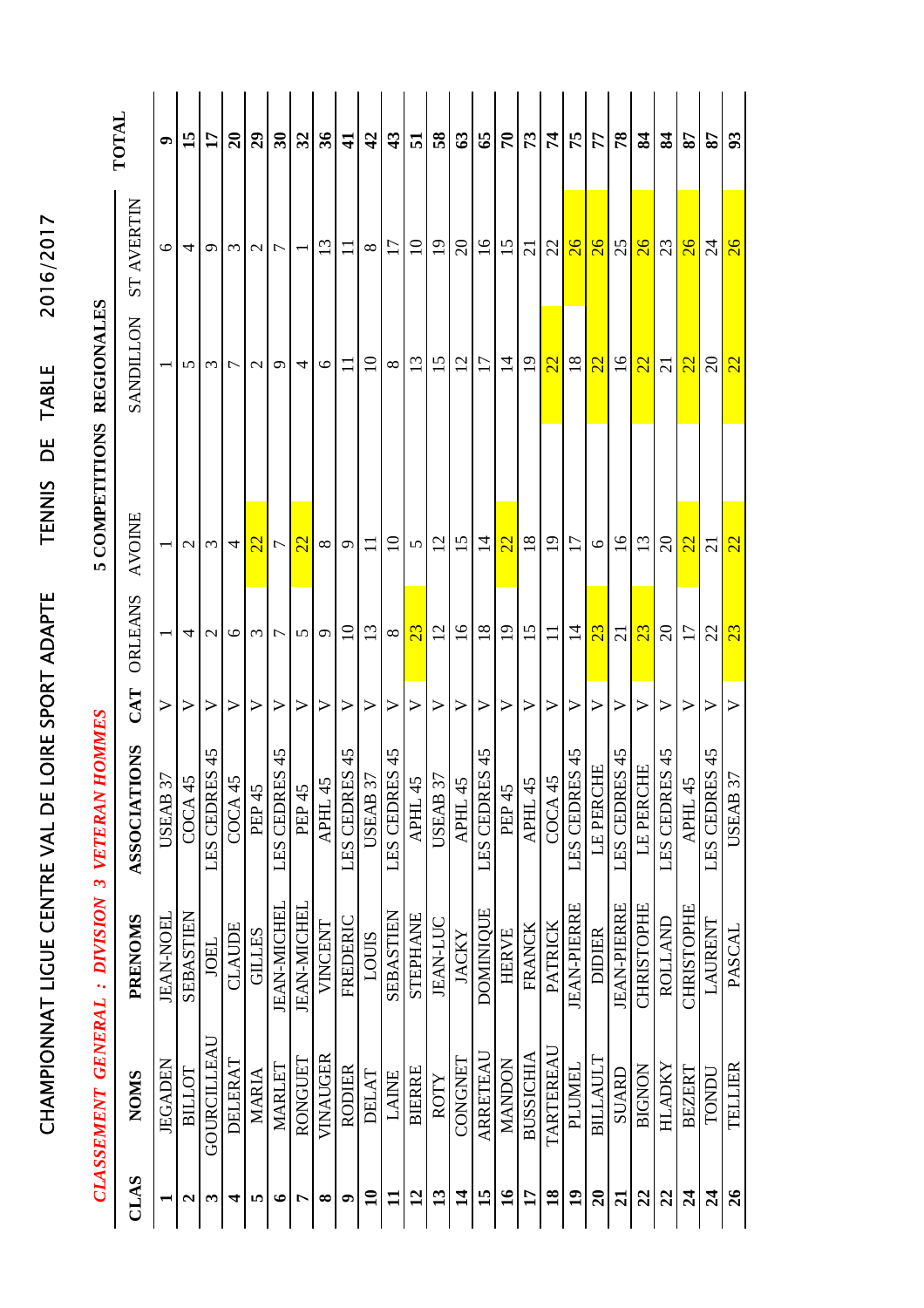|                       |                            |                                             | CHAMPIONNAT LIGUE CENTRE VAL DE LOIRE |                       | SPORT ADAPTE   | $\overline{D}$<br><b>TENNIS</b> | TABLE             | 2016/2017            |                            |
|-----------------------|----------------------------|---------------------------------------------|---------------------------------------|-----------------------|----------------|---------------------------------|-------------------|----------------------|----------------------------|
|                       |                            | <b>CLASSEMENT GENERAL: DIVISION 2 DAMES</b> |                                       |                       |                | 5 COMPETITIONS REGIONALES       |                   |                      |                            |
| CLAS                  | <b>NOMS</b>                | <b>PRENOMS</b>                              | <b>ASSOCIATIONS</b>                   | CAT                   | <b>ORLEANS</b> | <b>AVOINE</b>                   | <b>SANDILLON</b>  | <b>AVERTIN</b><br>ST | TOTAL                      |
|                       | COULLON                    | <b>CHRISTELLE</b>                           | COCA45                                | $\triangleright$      | $\mathcal{L}$  |                                 |                   | $\mathbf{v}$         | ື                          |
| $\boldsymbol{\sim}$   | PREVOST                    | CAROLINE                                    | <b>ADAPT'SPORT 45</b>                 | S                     |                | 8                               | $\mathcal{C}$     |                      | $\overline{2}$             |
| ణ                     | <b>BESNARD</b>             | <b>AURELIE</b>                              | LES CEDRES 45                         | S                     | $\omega$       | $\omega$                        | 5                 | $\mathcal{C}$        | $\mathbf{r}$               |
| 4                     | <b>DUCHON</b>              | <b>ARMELLE</b>                              | LES CEDRES 45                         | $\mathbf{v}$          | 4              | 4                               | $\omega$          | $\mathfrak{g}$       | $\vec{a}$                  |
| m                     | CHAMPION                   | EMILIA                                      | ECLAIRCIE                             | S                     | 5              | $\mathbf{\sim}$                 | 4                 | 4                    | 15                         |
| $\bullet$             | <b>BADAIRE</b>             | PASCALE                                     | ASAR <sub>45</sub>                    | ⋗                     | ७              | ७                               | ७                 | ७                    | $\mathcal{Z}$              |
| r                     | PATRAUD                    | <b>MARIE-HELENE</b>                         | COCA45                                | $\boldsymbol{\Omega}$ | $\infty$       | n                               | 7                 | $\infty$             | $\boldsymbol{38}$          |
| ∞                     | <b>BALDACCI</b>            | <b>CHRISTELLE</b>                           | ASAR <sub>45</sub>                    | ⋗                     | $\overline{ }$ | 冖                               | $\infty$          | 冖                    | $\boldsymbol{\mathcal{E}}$ |
|                       | <b>CLASSEMENT</b>          | <b>SENIORS</b>                              | <b>DAMES</b><br>$\overline{D}$ 2      |                       |                | 5 COMPETITIONS                  | <b>REGIONALES</b> |                      |                            |
| CLAS                  | <b>NOMS</b>                | <b>PRENOMS</b>                              | <b>ASSOCIATIONS</b>                   | CAT                   | <b>ORLEANS</b> | <b>AVOINE</b>                   | <b>SANDILLON</b>  | <b>AVERTIN</b><br>ST | TOTAL                      |
|                       | PREVOST                    | CAROLINE                                    | ADAPT'SPORT 45                        | S                     |                | $\infty$                        | $\mathbf{\Omega}$ |                      | $\mathbf{r}$               |
| $\mathbf{\mathbf{a}}$ | BESNARD                    | <b>AURELIE</b>                              | LES CEDRES 45                         | S                     | $\omega$       | $\epsilon$                      | 5                 | $\mathbf 2$          | $\mathbf{13}$              |
| ొ                     | <b>DUCHON</b>              | <b>ARMELLE</b>                              | LES CEDRES 45                         | S                     | 4              | 4                               | $\omega$          | $\sim$               | $\overline{\mathbf{u}}$    |
| 4                     | <b>CHAMPION</b>            | EMILIA                                      | <b>ECLAIRCIE</b>                      | S                     | $\mathbf{v}$   | $\mathbf{\Omega}$               | 4                 | 4                    | 15                         |
| n                     | PATRAUD                    | <b>MARIE-HELENE</b>                         | COCA <sub>45</sub>                    | S                     | $\infty$       | $\Omega$                        | ٣                 | $\infty$             | $\overline{28}$            |
|                       | <b>CLASSEMENT VETERANS</b> |                                             | D2 DAMES                              |                       |                | 5 COMPETITIONS REGIONALES       |                   |                      |                            |
|                       |                            | ٠.                                          |                                       |                       |                |                                 |                   |                      | TOTAL                      |

| SANDILLON ST AVERTIN                     |                                                                      |
|------------------------------------------|----------------------------------------------------------------------|
|                                          | <b>AVOINE</b><br>CAT ORLEANS<br><b>ASSOCIATION</b><br><b>PRENOMS</b> |
|                                          |                                                                      |
|                                          | <b>CHRISTELLE</b>                                                    |
|                                          |                                                                      |
| ASAR 45                                  | PASCALE                                                              |
| COCA <sub>45</sub>                       |                                                                      |
|                                          |                                                                      |
|                                          |                                                                      |
| <b>BADAIRE</b><br>COULLON<br><b>NOMS</b> |                                                                      |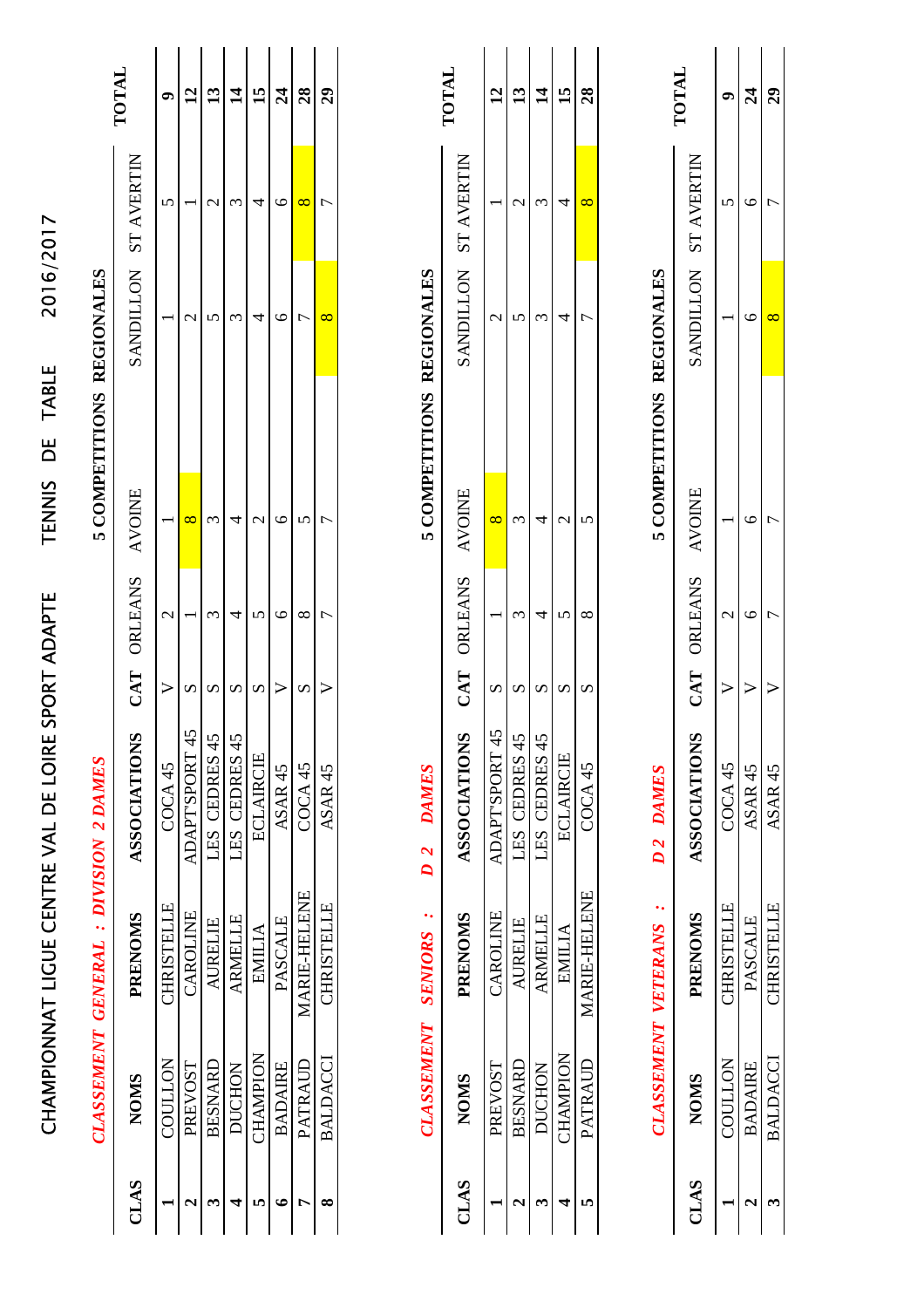|                                 |                                       | TOTAL                   | $\bullet$             | $\mathbf{16}$           | $\overline{18}$              | $\overline{21}$ | $\overline{21}$                           | $\mathbf{z}_4$   | 28                            | 32                | 33                | $\frac{4}{4}$                  | $\frac{4}{5}$    | $\frac{8}{3}$         | 56               | 65                      | 65                                  | 67               | $\pmb{68}$      | $\mathbf{e}$     | $\mathcal{F}$   | $\mathcal{L}$     | 72              | 75               | 78              | 78                     | $\boldsymbol{80}$       |
|---------------------------------|---------------------------------------|-------------------------|-----------------------|-------------------------|------------------------------|-----------------|-------------------------------------------|------------------|-------------------------------|-------------------|-------------------|--------------------------------|------------------|-----------------------|------------------|-------------------------|-------------------------------------|------------------|-----------------|------------------|-----------------|-------------------|-----------------|------------------|-----------------|------------------------|-------------------------|
| 2016/2017                       |                                       | <b>ST AVERTIN</b>       | $\mathcal{L}$         | 5                       | 4                            | Ó               | ┌                                         | $\overline{c}$   | ${}^{\circ}$                  | $\circ$           |                   | $\epsilon$                     |                  | $\Omega$              | $\overline{5}$   | $\overline{1}$          | $\overline{18}$                     | $\overline{1}$   | $\mathfrak{L}$  | $\overline{20}$  | $\overline{17}$ | $\overline{0}$    | $\overline{20}$ | $\overline{20}$  | $\overline{20}$ | $\overline{20}$        | $\overline{\mathbf{S}}$ |
| <b>TABLE</b>                    | <b>REGIONALES</b>                     | NOTIUNES                |                       | $\omega$                | n                            | $\mathbf 2$     | 4                                         | 7                | $\Xi$                         | $\infty$          | $\circ$           | $\sigma$                       | 13               | $\Box$                | $\overline{12}$  | 18                      | $\overline{16}$                     | $\overline{1}$   | $\overline{19}$ | $\overline{1}$   | $\overline{c}$  | 15                | 22              | 22               | $\overline{22}$ | $\Omega$               | 22                      |
| ЪE<br>TENNIS                    | COMPETITIONS                          |                         |                       |                         |                              |                 |                                           |                  |                               |                   |                   |                                |                  |                       |                  |                         |                                     |                  |                 |                  |                 |                   |                 |                  |                 |                        |                         |
|                                 | Ιn.                                   | <b>AVOINE</b>           |                       | 5                       | ↽                            | $\mathcal{C}$   | $\epsilon$                                | 4                | $\circ$                       | $\mathbf{\Omega}$ | $\overline{20}$   | 13                             | $\overline{10}$  | $\infty$              | $\overline{2}$   | 15                      | $\overline{16}$                     | $\overline{20}$  | $\overline{20}$ | 18               | $\overline{20}$ | $\overline{20}$   |                 | $\overline{1}$   | $\overline{17}$ | $\overline{20}$        | $\Xi$                   |
| OIRE SPORT ADAPTE               |                                       | ORLEANS                 | 5                     | $\mathfrak{c}$          | $\mathbf{\sim}$              | $\infty$        | 冖                                         |                  | 4                             | $\sigma$          | $\circ$           | $\overline{19}$                |                  | $\overline{19}$       | 17               | 13                      | $\overline{15}$                     | $\overline{19}$  | $\overline{16}$ | $\overline{1}$   | 12              | $\overline{19}$   | $\overline{19}$ | $\overline{19}$  | $\overline{9}$  | 18                     | $\overline{19}$         |
|                                 |                                       | CAT                     | S                     | ⋗                       | S                            | S               | S                                         | $\triangleright$ | ➢                             | >                 | S                 | S                              | >                | $\boldsymbol{\Omega}$ | $\triangleright$ | $\Omega$                | $\boldsymbol{\omega}$               | S                | S               | $\triangleright$ | ➢               | S                 | S               | $\triangleright$ | ➢               | $\triangleright$       | ➢                       |
|                                 |                                       | TONS<br><b>ASSOCIAT</b> | $\pm$<br><b>APAJH</b> | $\overline{6}$<br>COCA4 | $\overline{\omega}$<br>COCA4 | COCA4           | $\overline{\Omega}$   $\Omega$<br>APHL 4. | ST MARCEAU TT    | <b>E41</b><br><b>ECLAIRCI</b> | US SANDILLON      | PEP <sub>45</sub> | $\mathfrak{Z}$<br><b>USEAB</b> | 45<br>LES CEDRES | <b>ASAR</b>           | 45<br>LES CEDRES | <b>USEAB</b>            | $\frac{27}{5}$<br>APHL <sub>4</sub> | PEP 45           | PEP 45          | COCA45           | PEP 45          | PEP <sub>45</sub> | HE<br>LE PERC   | LE PERCHE        | HE<br>LE PERC   | Ù<br>APHL <sub>4</sub> | 臣<br>LE PERC            |
| CHAMPIONNAT LIGUE CENTRE VAL DE | CLASSEMENT GENERAL : DIVISION 3 DAMES | PRENOMS                 | <b>ISABELLE</b>       | VALERIE                 | TIFFANY                      | LAURIANE        | NATHALIE                                  | <b>JOSETTE</b>   | <b>NOELLE</b>                 | <b>DOROTHEE</b>   | <b>SYLVIE</b>     | <b>SANDRINE</b>                | <b>ISABELLE</b>  | LAURE                 | <b>GINETTE</b>   | <b>NATHALIE</b>         | <b>ANGELIQUE</b>                    | <b>HERVELINE</b> | МA              | <b>LYDIE</b>     | <b>NOELLE</b>   | CAROLINE          | YVETTE          | <b>LAURENCE</b>  | <b>AGNES</b>    | MONIQUE                | <b>LYDIE</b>            |
|                                 |                                       | <b>NOMS</b>             | <b>ANTOINE</b>        | MARONNE                 | CABOURG                      | BRULEY          | <b>BOIN</b>                               | <b>MARTIN</b>    | <b>LAMOUREUX</b>              | MICHENET          | <b>SIGURE</b>     | CARROUX                        | <b>CHAMBRUN</b>  | <b>GAUDIN</b>         | <b>SWARTZ</b>    | COUDREAU                | <b>DELMAS</b>                       | <b>H</b> NOID    | <b>XIONG</b>    | DEPLANOUE        | N NOIO          | PRETEUR           | <b>FAUCHERE</b> | <b>GUELLIER</b>  | <b>DELORMES</b> | LAHELLEC               | TAFFOREAU               |
|                                 |                                       | CLAS                    |                       | N                       | ొ                            | 4               | 4                                         | ∘                | r                             | ∞                 | ๑                 | $\mathbf{a}$                   | $\mathbf{1}$     | $\overline{2}$        | $\mathbf{13}$    | $\overline{\mathbf{1}}$ | $\vec{a}$                           | $\mathbf{16}$    | $\mathbf{1}$    | $\overline{18}$  | $\overline{19}$ | $\overline{1}$    | $\overline{a}$  | 22               | 23              | 23                     | 25                      |